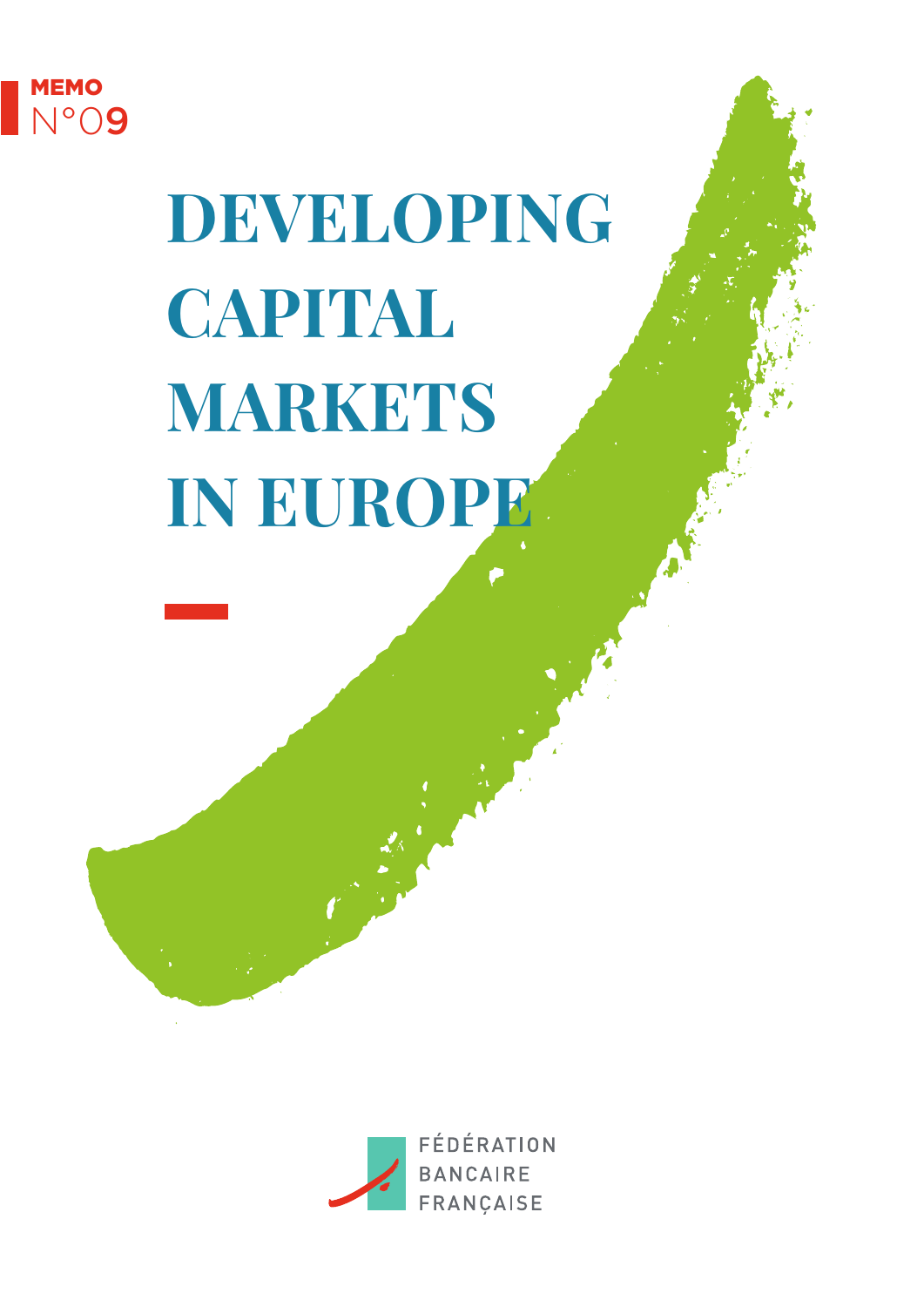

# **> What is the CMU?**

# ▶ Why is the Capital Markets Union essential to financing the European economy?

**> What are the essential requirements** for the success of the CMU?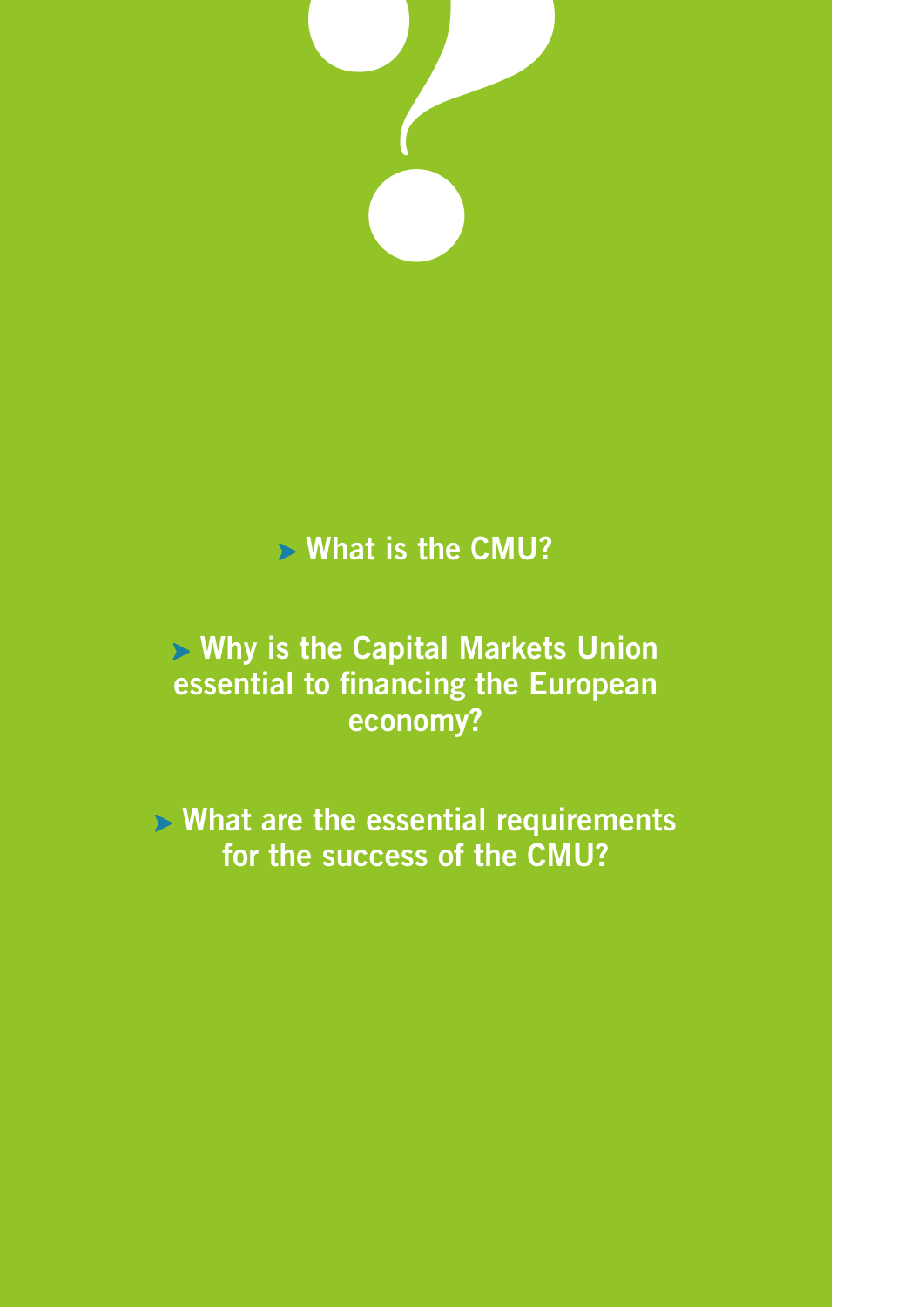

The Capital Markets Union (CMU) is an initiative launched by the European Commission in 2015. Its objective is to create a single capital market, to establish a Financing Union.



The six major goals of the European Commission's CMU project are to:

- **facilitate** access to financial markets for businesses;
- **invest** in infrastructure over the long term;
- **promote** institutional and retail investment;
- **strengthen** the banks' lending capacity;
- **facilitate** cross-border investment;
- **finance** innovation, start-ups, and nonlisted companies.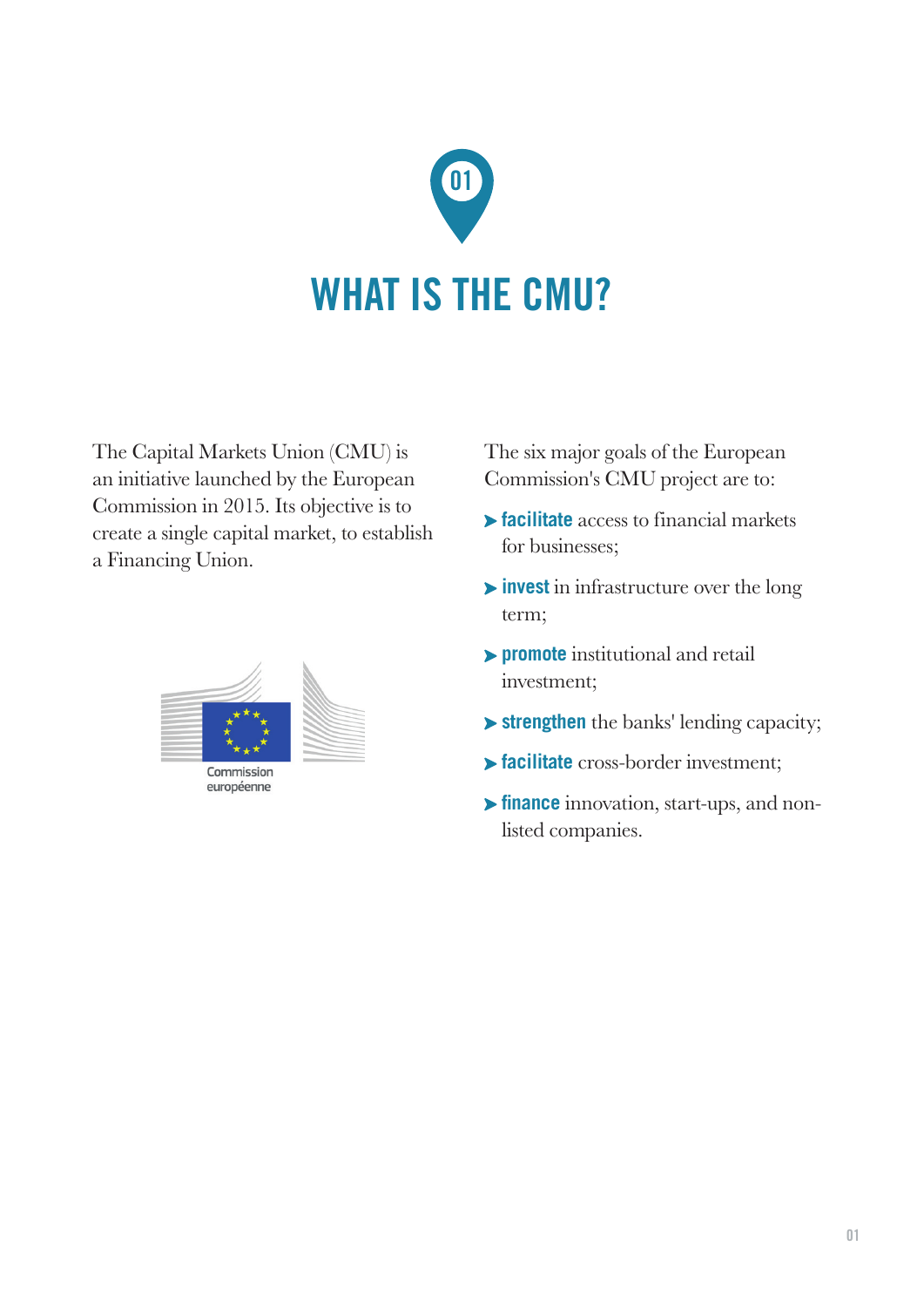## Why is the CMU

## essential?

## The CMU must **promote access for all businesses in the European Union**

(foreign or European large caps, mid caps, SMEs, start-ups, and fintechs) **to market financing,** providing an effective alternative to bank loans.

As a result of the new prudential requirements restricting bank lending, **the capital markets** have been **called upon**  **to play an increasing role** in financing Europe's economy. They must also make it possible to maintain the banks' capacity to lend via securitisation<sup>11</sup>.

The CMU must make it possible for abundant **European savings** to **finance the economy** with players and financial circuits that are suitable and successful.

Just like the Banking Union, the CMU is also important for the **sovereignty and integrity of the eurozone**.



# THE ROLE OF BANKS IN THE CAPITAL MARKETS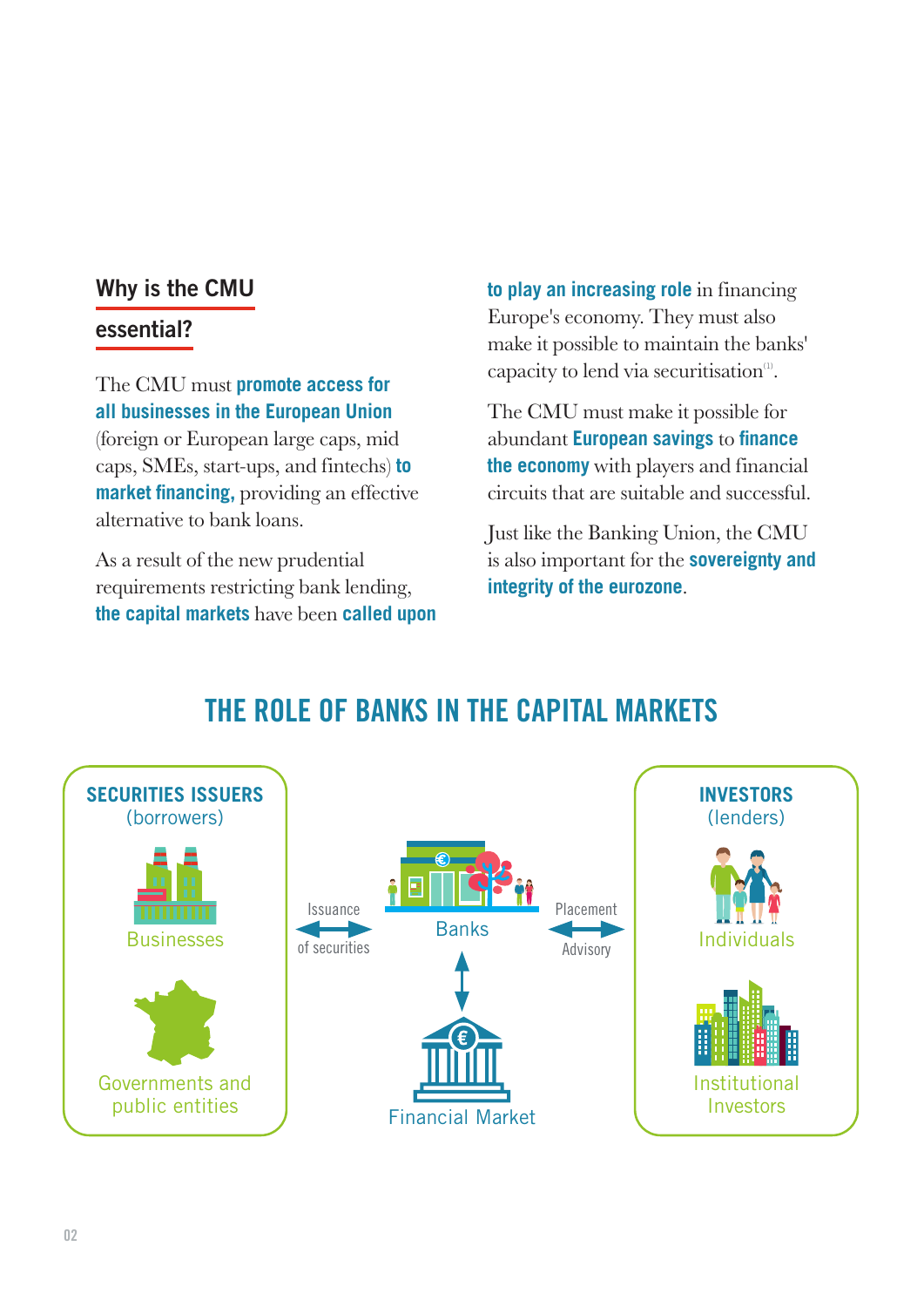# Concrete proposals

## from the FBF in 2015

Once the European Commission's work was launched in 2015, the banking profession supported the approach and developed proposals to:

- **create** a common label for securitisation methods<sup>(1)</sup> that are safe and transparent, supported by the European institutions; and create a public agency for European securitisation like Fannie Mae in cooperation with European public institutions;
- **develop** the emergence of a European private placement market in euro (Euro-PP);
- **promote** the creation of a eurodenominated negotiable debt instrument market;
- **encourage** the convergence of supervisory practices within the EU to create a real Capital Markets Union and remove barriers to cross-border investment;
- **define** a common framework that facilitates market access for small and medium enterprises;
- **develop** solid market infrastructures;
- **promote** long-term European investment; and
- **adapt** the Prospectus directive.

**Against the backdrop of Brexit**, there is an ever-growing need for strong European capital markets, and for an upgrade of political and technical market making skills. Today, London remains the primary financial centre in Europe for both trading and clearing (while France takes the first place in the eurozone). For the sake of its **sovereignty and financial stability**, Continental Europe must develop its capital markets.

(1) See glossary, p. 12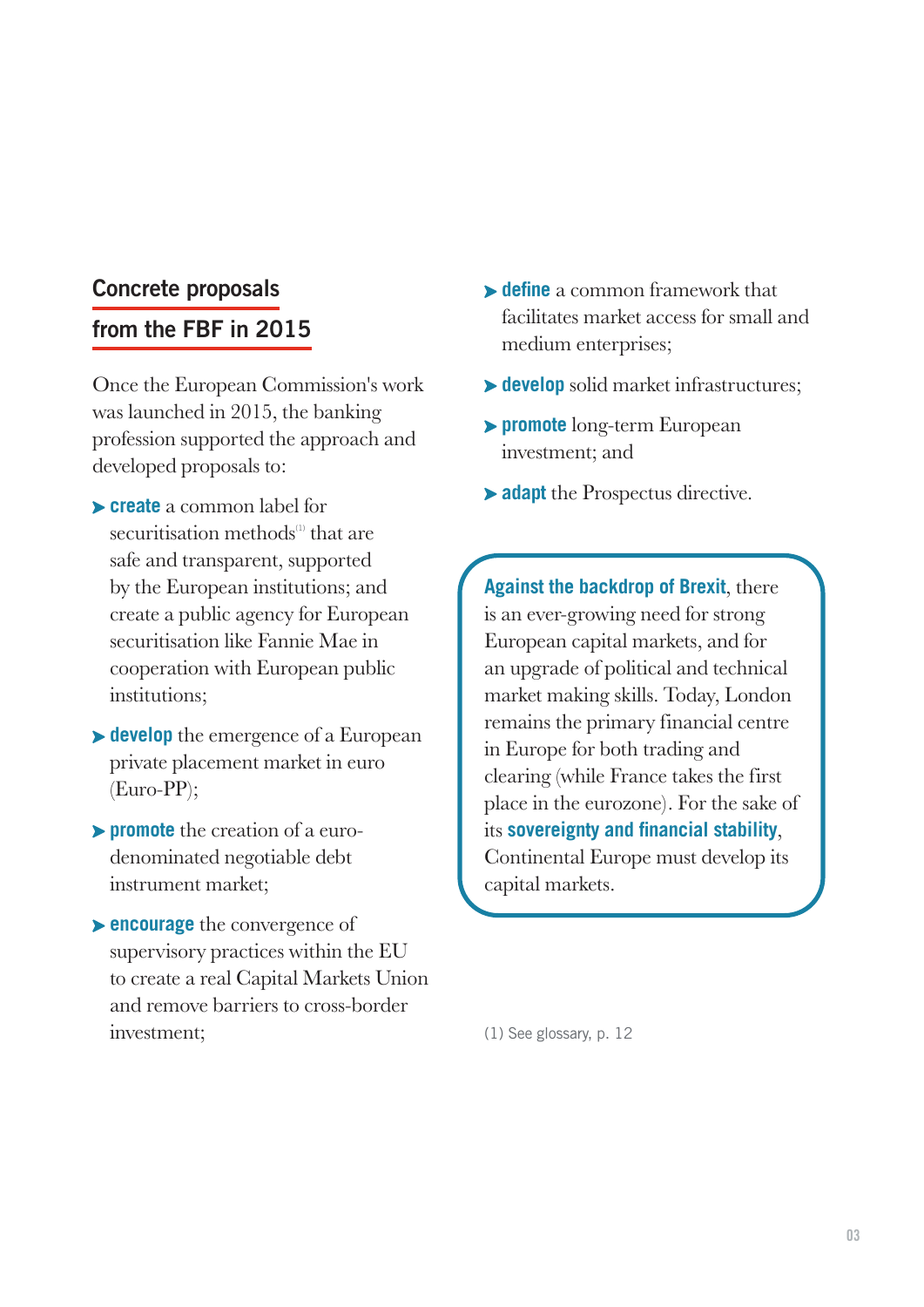# What is the status on Continental

## European capital markets?

**In Eurozone,** credit financing has a **85%** share, while market financing has 15%.

**In the United States,** conversely, most corporate finance is raised through the markets (**65%**), with bank lending accounting for only  $35\%$ <sup>20</sup>.

**In France,** most businesses use bank loans, even though the market financing / bank loan mix is developing quickly and **37%** of their financing now comes through the markets (compared to 31% in 2009).

(2) The capital markets equal 150% of GDP in the US compared to 70% in the European Union.



# SOURCES OF FUNDING FOR BUSINESSES (first quarter 2019)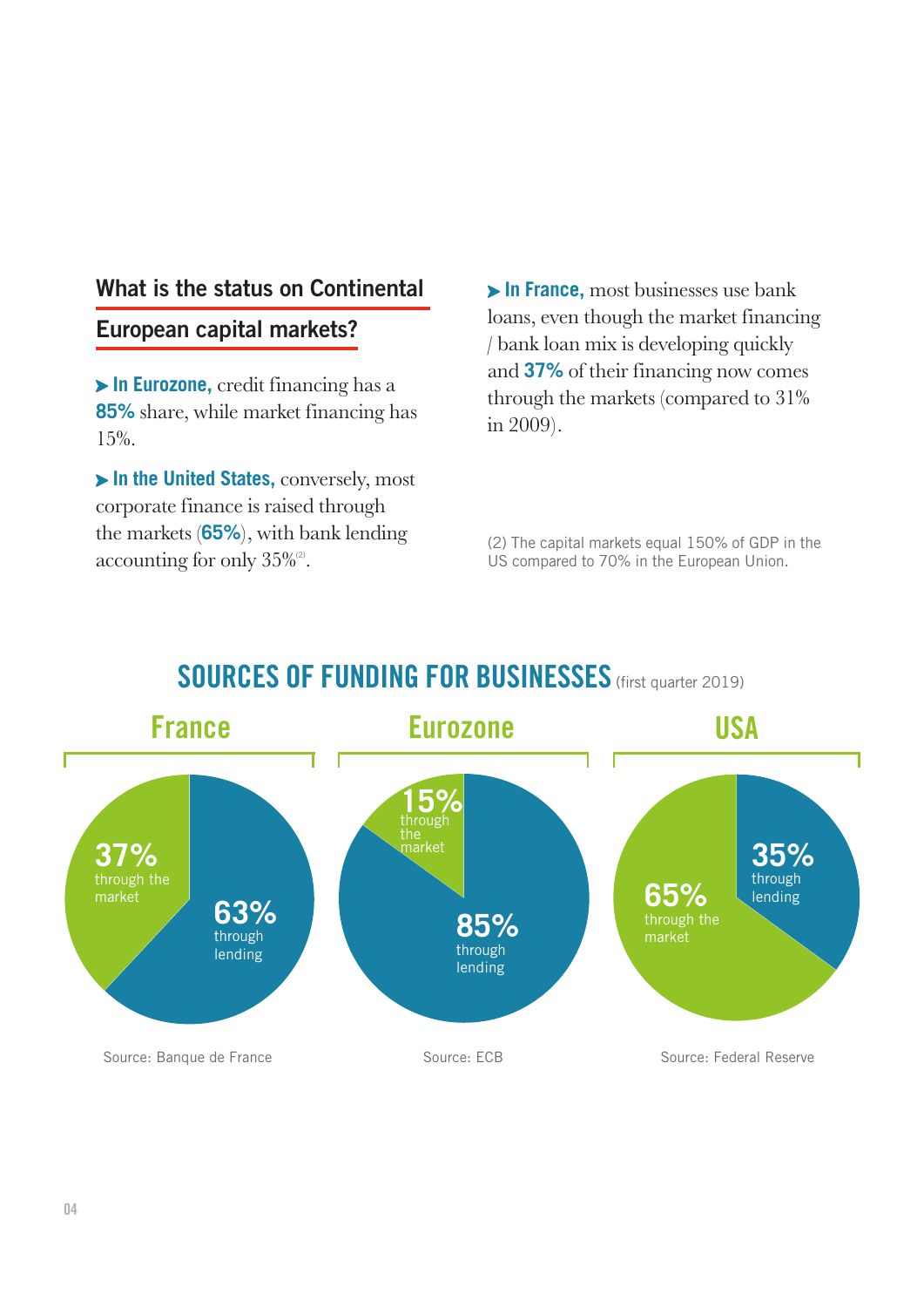There is an imbalance in the European Union between **surplus savings in certain countries and investment shortfalls in others**, caused by **fragmented markets**. The prudential rules, especially their application, may exacerbate this fragmentation.

In spite of sound knowledge of the markets and their customers' needs, **European corporate and investment banks (CIBs) do not have the advantage** of a unified domestic market. Therefore, European corporate financing costs are sub-optimal.

A competitiveness problem has been observed in the European banking industry, along with **distortions of competition** between EU banks and non-EU banks brought about by:

the existence of an **integrated market in the US**;

#### **international prudential treatment**

promoting the highly disintermediated American financing model: US banks sell their outstanding loans to the agencies Fannie Mae and Freddy Mac, thereby reducing the size of their balance sheet;

**regulatory differences** between the EU and third countries: the rules on separation of market activities adopted by the US (Volcker Rule) are less strict than those adopted by certain EU Member States (specifically under French law).

This regulatory pressure has prompted the banks to reduce their market-making activities and their equity holdings. On the European market, **the difference in market share between EU banks and US banks has fallen by more than 10 points since 2008** (see Bruegel Study). Crowding out of European players is a long-term risk for European companies.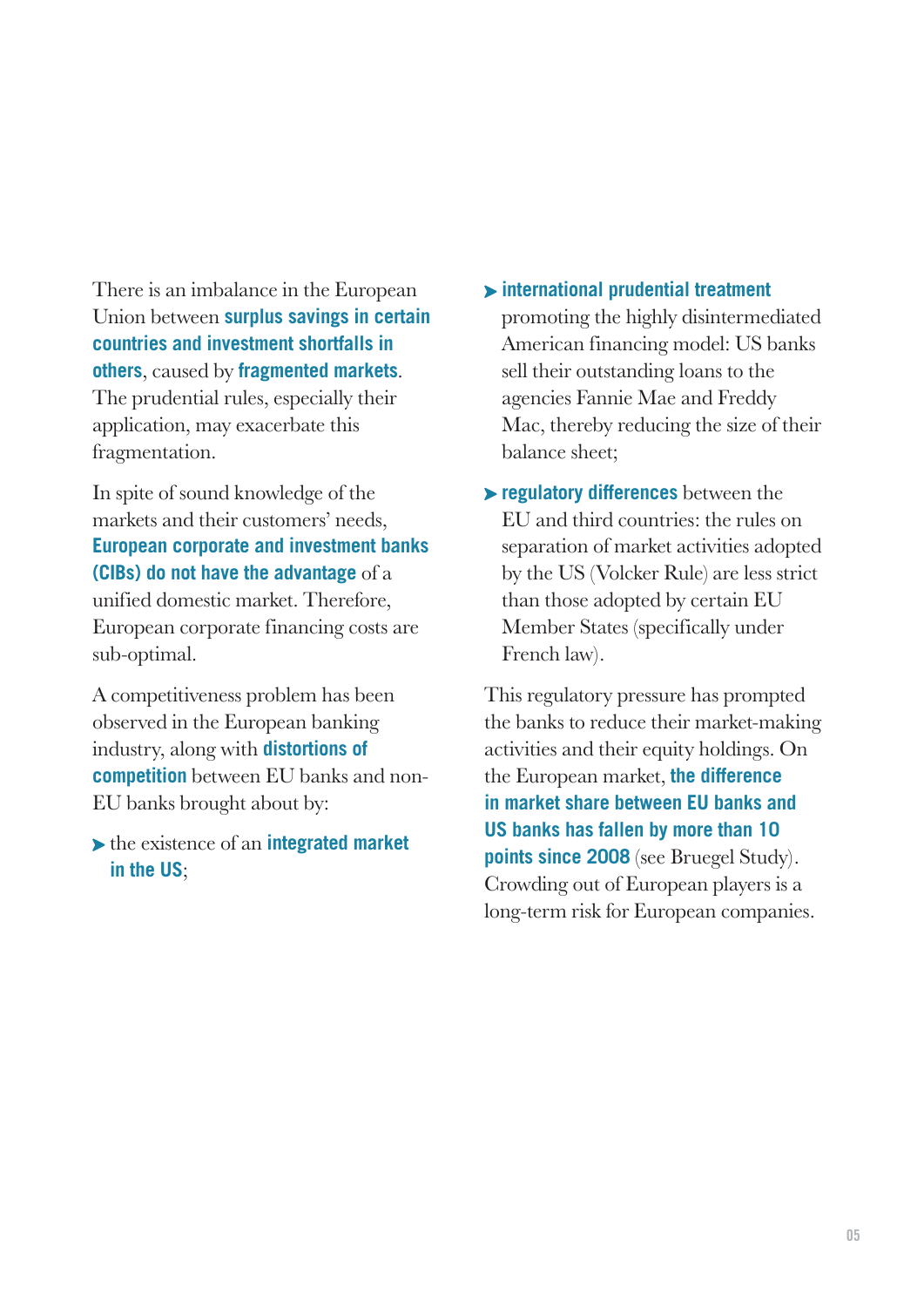

CIBs<sup>®</sup> play a fundamental role in financing and hedging corporate, infrastructure, and public-sector risks. The FBF has made an educational film in which clients explain specifically how CIBs have met their different needs: IPOs, currency hedging, bond finance, private placement, green bond issues, etc.



# The CMU, five years on:

## a mixed review

As part of the action plan for the CMU in 2015, several initiatives have been taken. However, they have not achieved the desired target of integrating capital markets:

**the Securitisation**(3) **Regulation of 12 December 2017** introduces reduced regulatory capital charges for securitisations that are STS, i.e. **Simple** (the securitised portfolio must be uniform, for example with only mortgage loans), **Transparent** (the investor must be informed of the assets' historical performance), and **Standardised** (the bank must retain a share of the risk). This regulation, which has been in force since January 2019, is overly stringent and burdensome. It should be revised to encourage the revival of this activity;

(3) See glossary, p. 12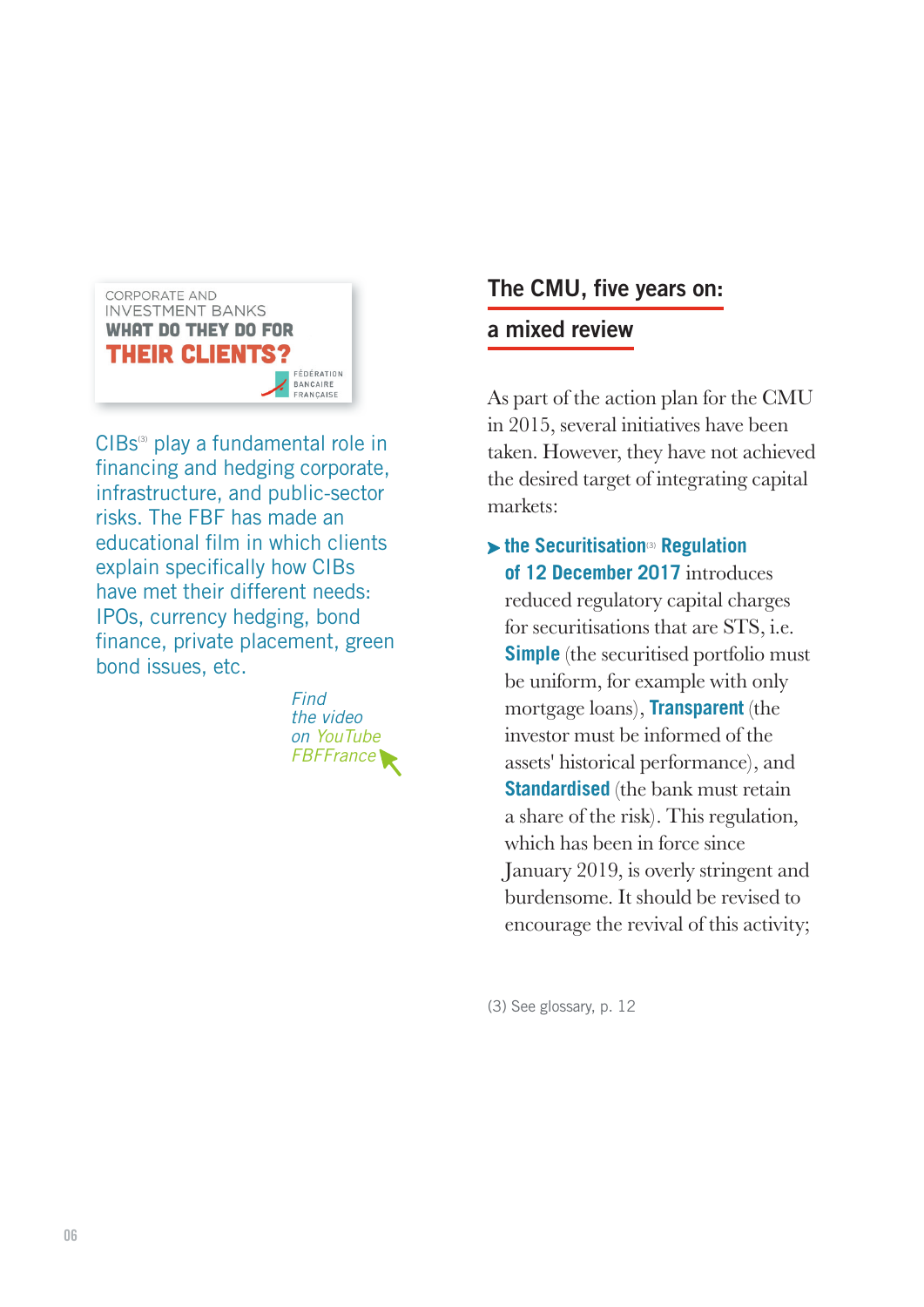#### **the Prospectus Regulation of 14**

**June 2017** is meant to facilitate market access for European SMEs/ISEs and clarify which information is to be published by an issuer when issuing equities or debt instruments, so that investors are fully informed. This is a positive regulation, but it will not remodel the issuance landscape. It is a limited response to the need for giving SMEs/ISEs easier access to market financing. It does not provide any real easing for large issuers and financial intermediaries that offer securities to the public;

- **the reform efforts of the European Supervisory Authorities (ESAs)** had an ambitious objective (increasing the convergence of regulatory and supervisory mechanisms) which, unfortunately, was not achieved in connection with the provisions adopted in December 2019;
- **the Directive of 27 November 2019 on the issue of covered bonds** makes it possible to harmonise existing national law in this area in the Union while preserving the French model for issuing these debt instruments which has proven to be effective.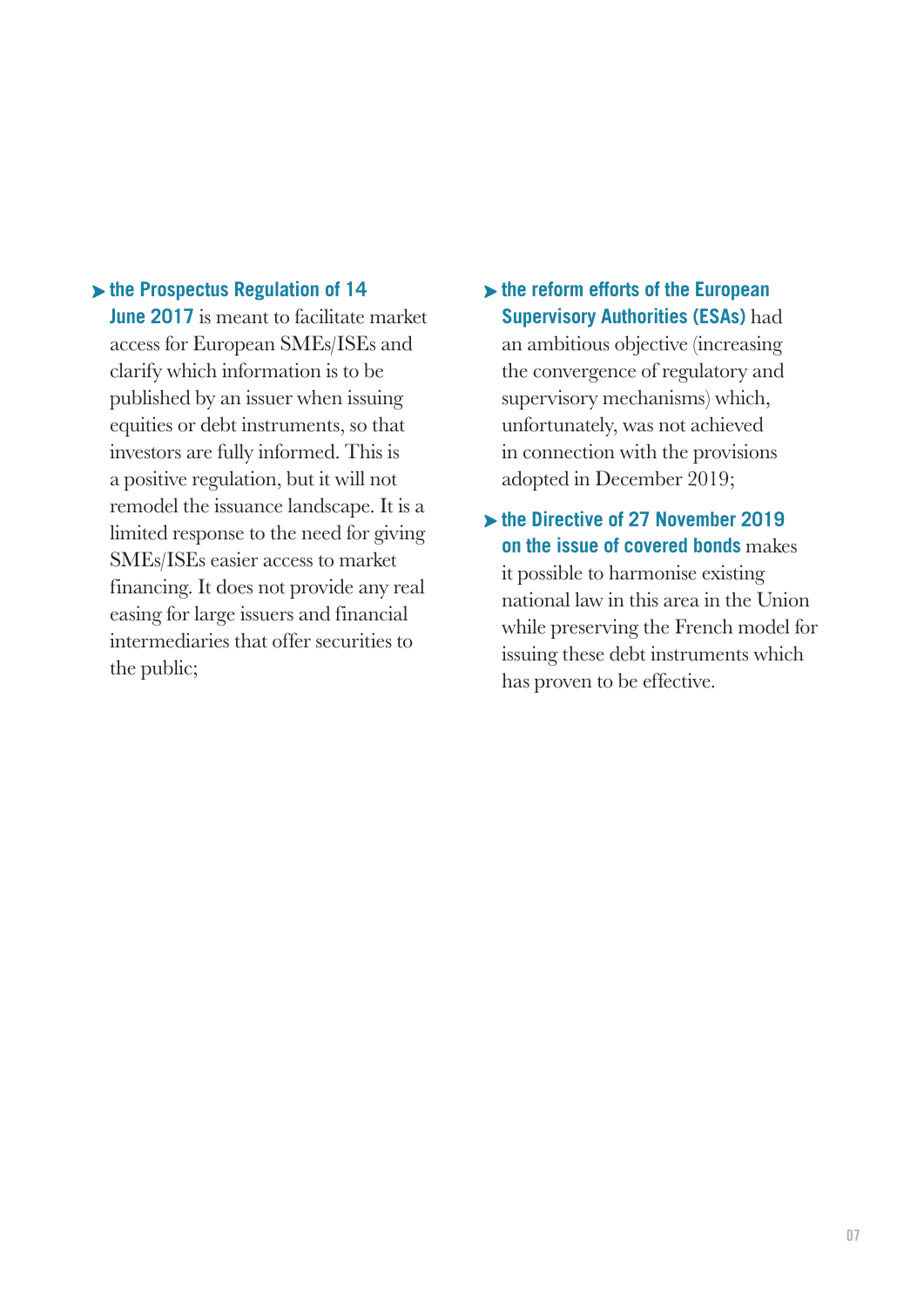

The main challenge facing the French banking industry is creating conditions for the actual development of European capital markets, which are key to supporting market financing for customers.

## Some concrete proposals

To actually allow a genuine revival of the Capital Markets Union and to create the conditions needed for its development, several paths must be explored.

**The creation of high-quality reference assets in the eurozone** would help the CMU by providing the market with depth and liquidity. In the absence of euro-denominated government bonds, the introduction of reference assets might be considered in the form of:

- $\blacktriangleright$  the securitisation of mortgage loans meeting the highest quality standards,
- $\blacktriangleright$  the securitisation of debt issues that have a significant impact on the climate, which will promote development of market financing and support for sustainable finance,
- the securitisation of consumer credit or business loans.

**The strengthening of the ESMA's convergence powers** in the area of financial supervision and regulation is needed to avoid market fragmentation. Greater convergence among European supervisors still needs to be developed in the field of governance. In fact, the lack of European harmonisation could be a cause of competitive distortion among European market participants.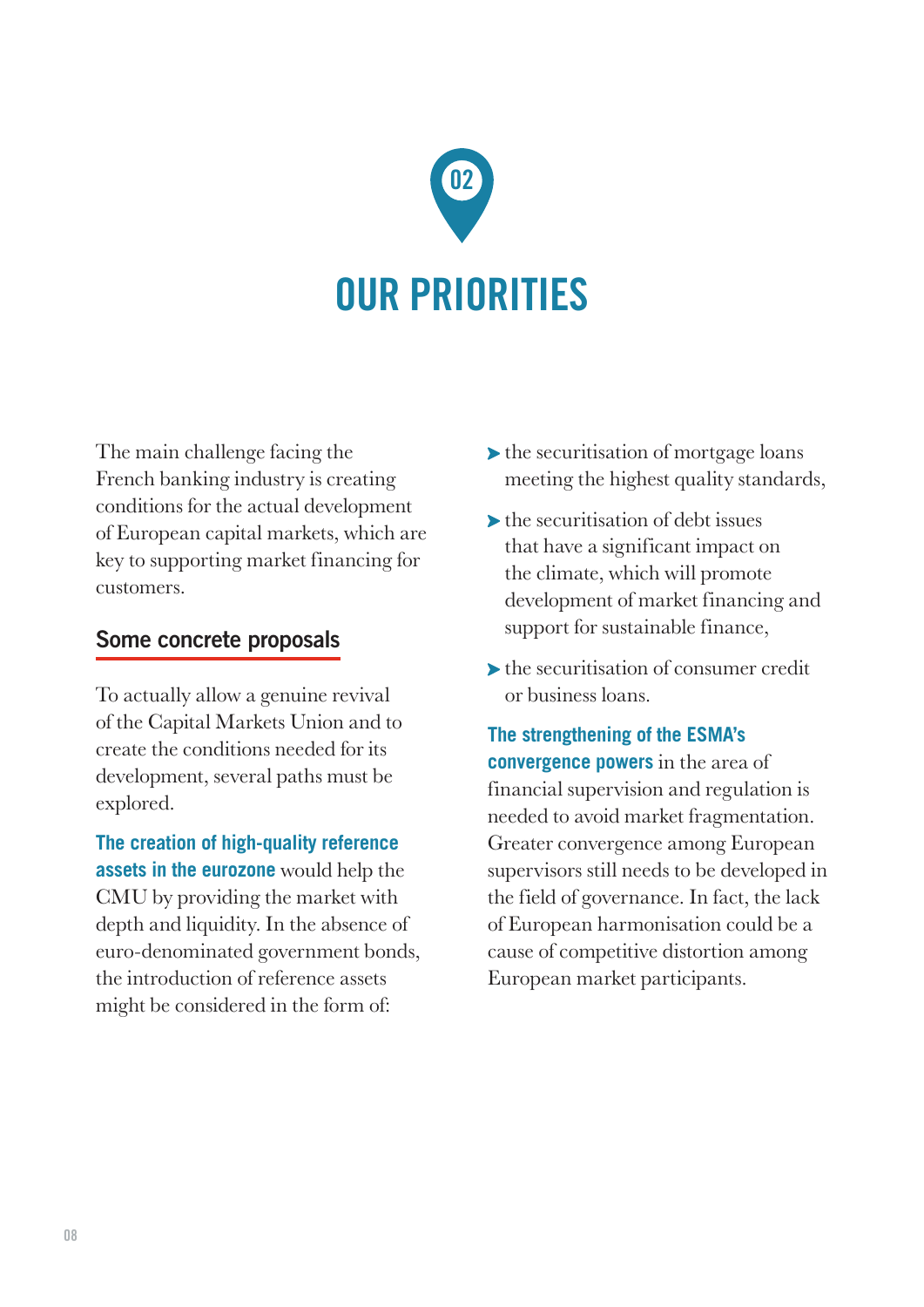**The easing of the conditions for marketing certain financial products** (specifically in the MiFID 2, PRIIPs and  $\text{IDD}^{(1)}$ regulations) might encourage the reallocation of savings to corporate financing. In fact, regulation has had a negative impact on the expansion of information provided to customers with no real benefit to their understanding.

**Concerning the development of the equity markets**, the challenge is not so much one of facilitating the listing of European businesses but rather of broadening the investor base. In this respect, the different initiatives adopted to promote the development of European capital markets, specifically that of growth markets for SMEs, must be supported.

**The financial literacy of the public**,

particularly regarding the capital markets, would allow Europeans to familiarise themselves with market products. The goal would be to develop a long-term investor base with a risk appetite that would allow investment in innovative initiatives, projects and businesses.

## No CMU without a genuine

#### Banking Union

#### **The CMU cannot be dissociated from prudential rules and the Banking Union**.

The Banking Union must be more than a supervisory union: it must open up national markets to facilitate lending through the improved allocation of savings. So far, the insufficiently fluid circulation of capital and liquidity in Europe is holding back European consolidation and exacerbating European banks' lack of profitability.

In this respect:

 **recognising the eurozone as a single jurisdiction for banking supervisory purposes is crucial to reduce the fragmentation of the Banking Union**.

This is a key condition for the success of the CMU. After creating a single supervisor and a single resolution board, this innovation would promote better circulation of liquidity and capital in Europe.

(1) See glossary, p. 12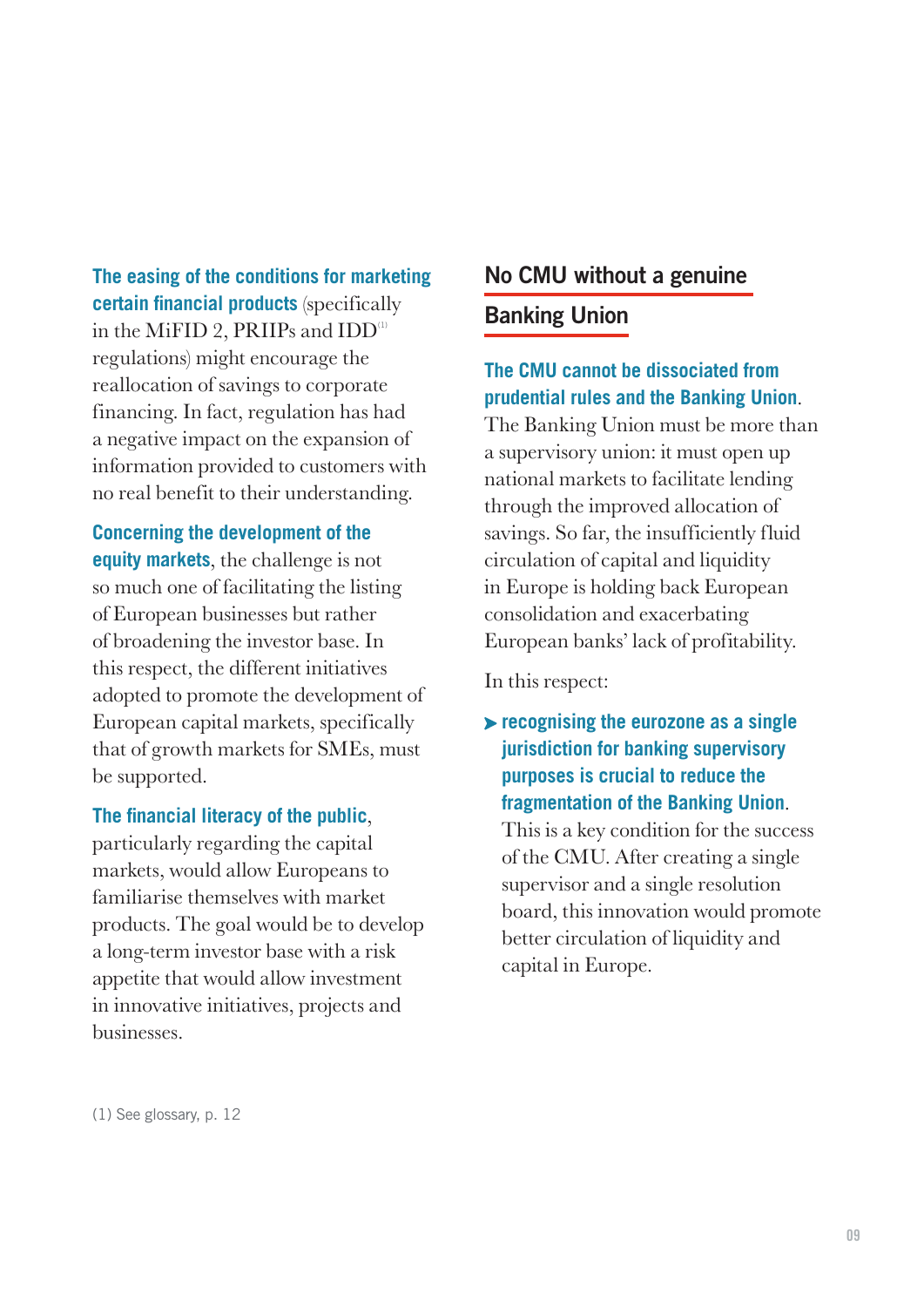### **enacting the Basel Accords into EU legislation must first consider the potential impact on the capital markets**.

Currently, the criteria selected in the field of management of market risk (Fundamental Review of the Trading Book - FRTB<sup>(2)</sup>) restrict banks so heavily that their interventions in the market are likely to be reduced, which would affect market liquidity, reduce their appeal and stand in the way of the development of the Banking Union.

# Preserving the integrity of the EU Internal Market

Today, Europe is a net importer of financial services. To preserve the integrity of the European financial markets, access to them by entities of third countries must be contingent on obtaining strict equivalences for sectors where the mechanism is in place. In terms of Brexit, this is a strategic issue.

(2) See glossary, p. 12



Illustration taken from Repères d'économie bancaire [Banking economy benchmarks] © RB Edition.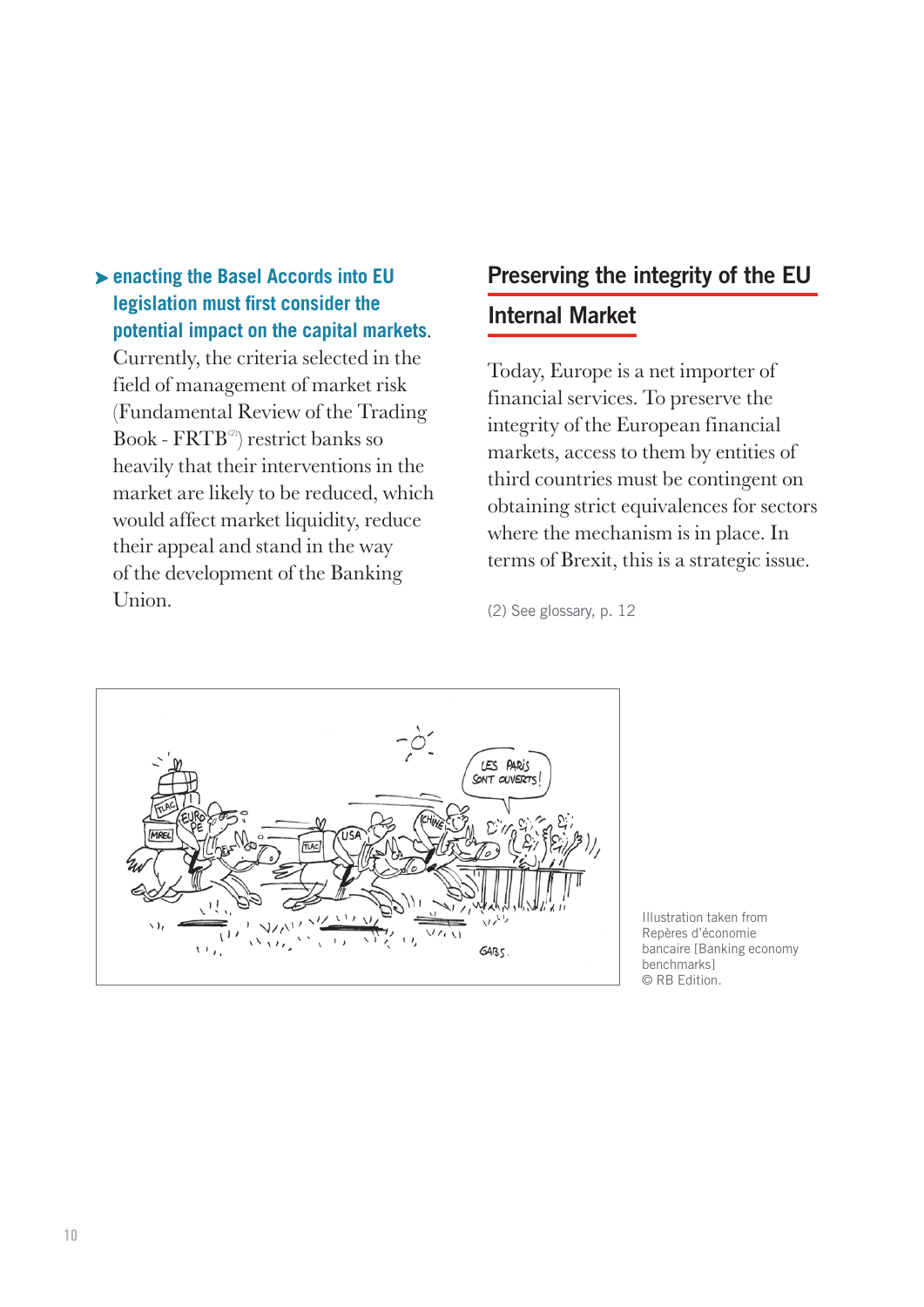In this context, the position of the European Commission expressed in its communication of 29 July 2019 is worth mentioning. According to the Commission, equivalence decisions must:

- remain unilateral and discretionary measures under the control of the Commission,
- must be based on a rigorous analysis of third-country regulations,
- and be subject to regular in-depth assessment.

# "Markets4Europe" for strong

## political leadership



The CMU cannot develop without strong political leadership and a

change in approach. In this respect, the FBF initiated and supports **the European Banking Federation's (EBF) "Markets4Europe" project**. As part of this project, a Committee of Experts was organised, comprised of individuals from the highest level of the public sector and executives of large private sector businesses. It submitted proposals for the revival of the CMU to European institutions and authorities in its September 2019 roadmap.

This initiative is also accompanied by a series of conferences to raise the awareness of all participants about the key issues related to the CMU.

The French banking profession welcomes the following policy initiatives:

- **the announcement by the European Commission in October 2019 of the creation of a High Level Forum** at the European level, which demonstrates its determination to relaunch the CMU;
- **the mobilisation of seven European governments** (France, Germany, Italy, the Netherlands, Poland, Spain, and Sweden), which led to the release of the "Savings and Sustainable Investment Union" report on 9 October 2019.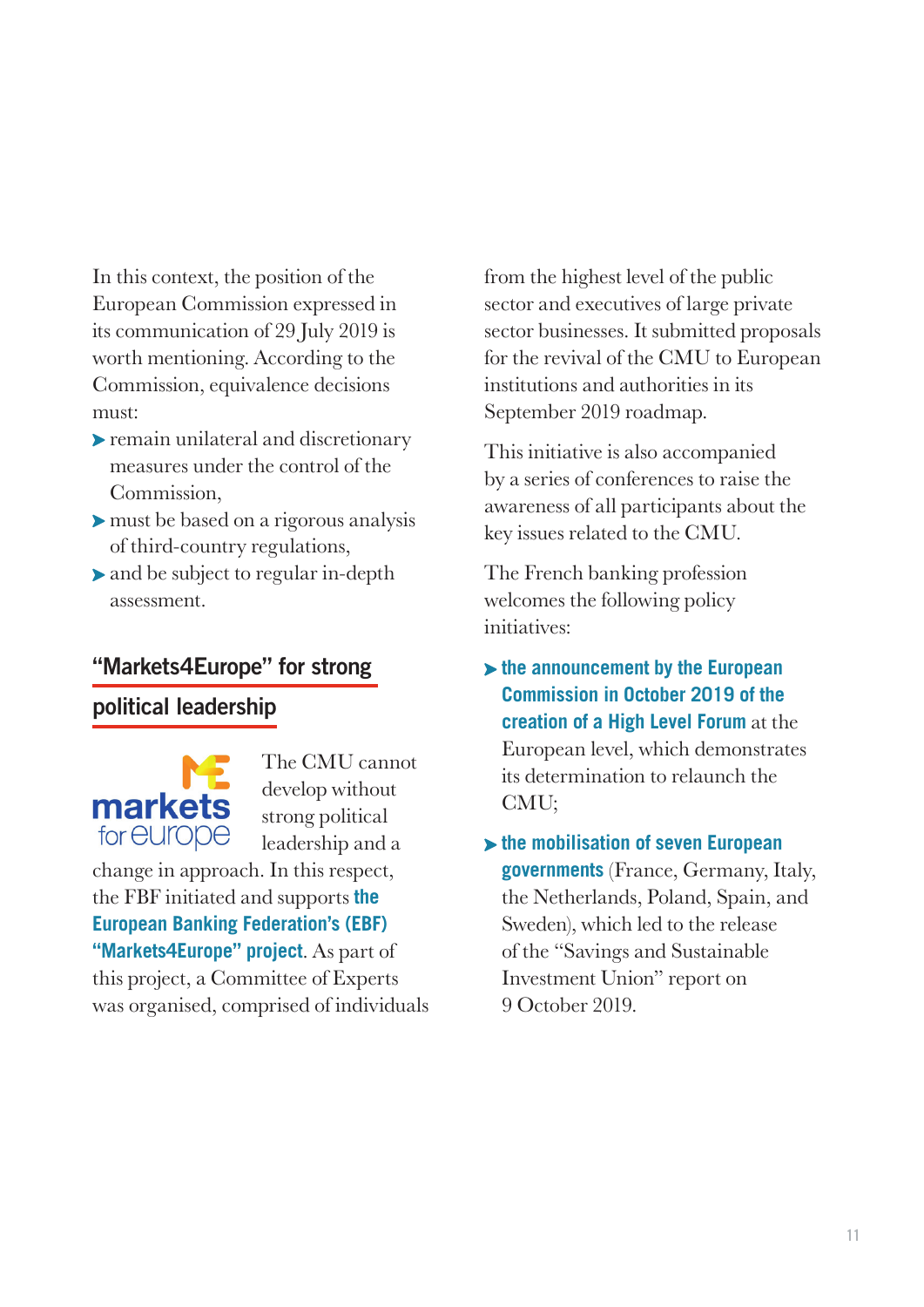# **Glossary**

**CIB** Corporate and Investment Bank or Corporate and Investment Banking.

**EMIR** The European Market Infrastructure Regulation organises a more solid and transparent derivatives market. It has been modified to ease some constraints and to strengthen the supervision of clearing houses.

**FRTB** The Fundamental Review of the Trading Book is a project to reform the prudential treatment of market risks, led by the Basel Committee.

**IDD** The Insurance Distribution Directive offers a new framework that applies to the distribution of insurance products by intermediaries and to direct sales made by insurers.

**MIFID 2** The second Markets in Financial Instruments Directive defines the new obligations in the distribution and marketing of financial instruments as well as in the organisation and transparency of the financial markets.

**NSFR** The Net Stable Funding Ratio is a long-term liquidity ratio.

**PRIIPs** The Packaged Retail Investment and Insurance Products Regulation defines the pre-contractual disclosure requirements for retail investment products and insurance-based products.

**SECURITISATION** consists of transforming a portfolio of loans or illiquid receivables into debt securities that are sold to investors.